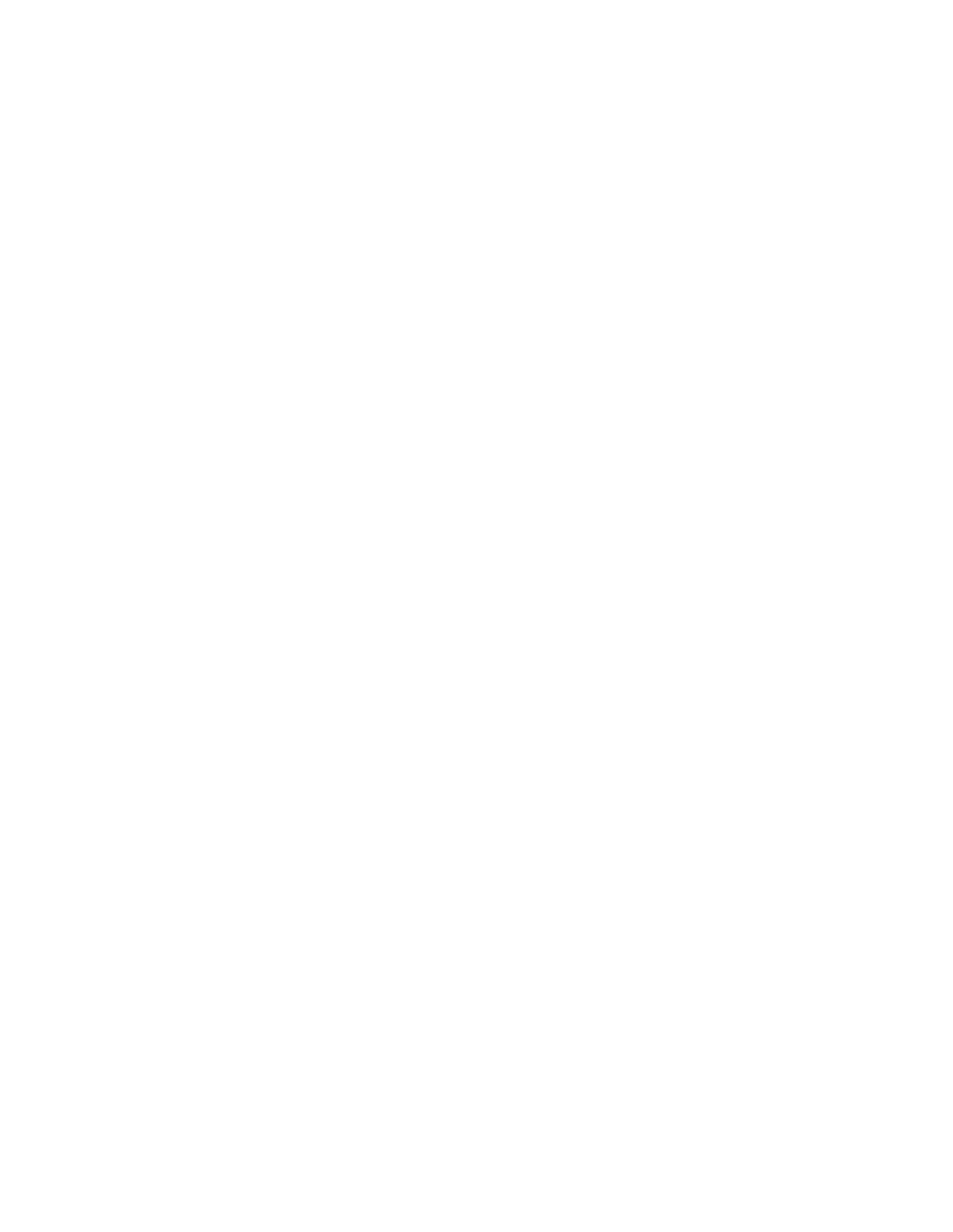

CARLSBAD FRESNO IRVINE LOS ANGELES PALM SPRINGS POINT RICHMOND RIVERSIDE **ROSEVILLE** SAN LUIS OBISPO

# **MEMORANDUM**

| DATE:    | December 20, 2021                                                                                                      |
|----------|------------------------------------------------------------------------------------------------------------------------|
| To:      | John Lee, SM Wash, LLC                                                                                                 |
| FROM:    | Dean Arizabal, LSA                                                                                                     |
| SUBJECT: | Trip Generation Analysis for the Proposed Car Wash Project at 1911 E. Pacific Coast<br>Highway, Long Beach, California |

LSA has prepared this trip generation analysis for the proposed car wash project (Project) at 1911 E. Pacific Coast Highway in Long Beach, California. The proposed Project is on the northeast corner of Gardenia Avenue and Pacific Coast Highway. The site is currently occupied by the 3,296‐square‐foot (sf) Los Potros Restaurant that would be demolished with the proposed Project. Vehicle access will be provided via an entry‐only driveway on Gardenia Avenue, an exit‐only driveway on Pacific Coast Highway, and an exit‐only driveway on the alleyway (E. 19th Street) parallel to Gardenia Avenue. The proposed car wash would be open from 7:00 a.m. to 8:00 p.m. everyday.

The purpose of this analysis is to identify the proposed Project trip generation and determine whether the Project would require a Traffic Impact Analysis (TIA) and/or a vehicle miles traveled (VMT) analysis according to the City of Long Beach (City's) *Traffic Impact Analysis Guidelines*, dated June 23, 2020. Projects that do not exceed the City's daily and peak‐hour trip thresholds of the City's *Traffic Impact Analysis Guidelines* are screened out from a TIA and a VMT analysis and are presumed to have a less‐than‐significant transportation impact.

# **Trip Generation**

The daily and peak‐hour trips of the proposed Project and the existing occupied restaurant were calculated using trip rates from the Institute of Transportation Engineers (ITE) *Trip Generation Manual*, 11th Edition (2021). The ITE *Trip Generation Manual* is a nationally recognized and industry standard source of trip rates for various land use types and variables, including a car wash (based on number of tunnels for the automated washing of vehicles) and a restaurant (based on its gross square footage).

The ITE trips rates for Automated Car Wash (Land Use Code 230) and High‐Turnover (Sit‐Down) Restaurant (Land Use Code 932) were applied to the proposed single‐tunnel car wash and the existing 3,296 sf Los Potros Restaurant, respectively.

Table A presents the trip generation summary for the proposed Project and the existing restaurant.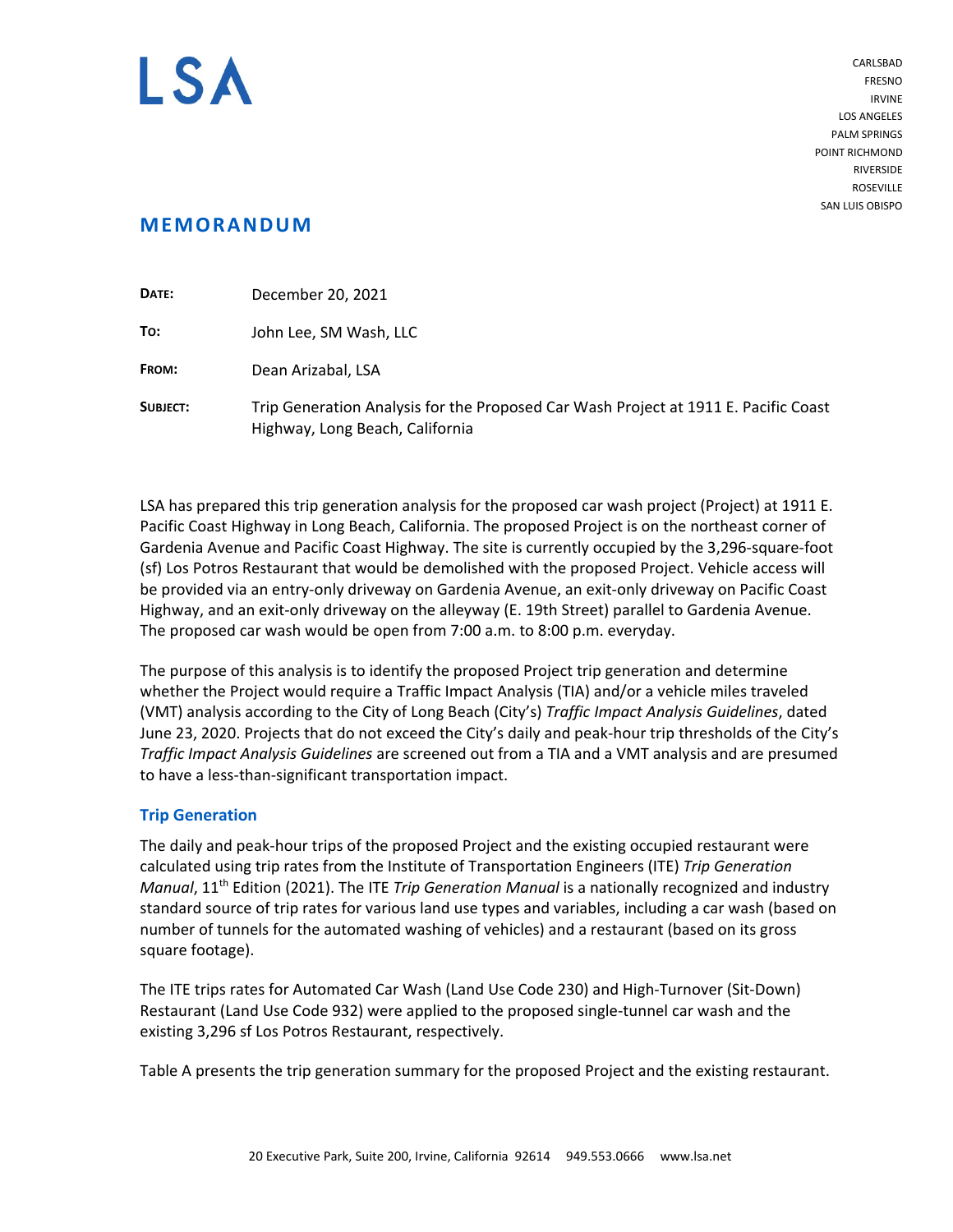|                                  |                                                                                                                          |        |            | <b>AM Peak Hour</b> |       | <b>PM Peak Hour</b> |       |       |       |  |
|----------------------------------|--------------------------------------------------------------------------------------------------------------------------|--------|------------|---------------------|-------|---------------------|-------|-------|-------|--|
| <b>Land Use</b>                  | <b>Size</b>                                                                                                              | Unit   | <b>ADT</b> | <b>In</b>           | Out   | Total               | In    | Out   | Total |  |
| Trip Rates <sup>1</sup>          |                                                                                                                          |        |            |                     |       |                     |       |       |       |  |
| Automated Car Wash <sup>2</sup>  |                                                                                                                          | Tunnel | 775.00     | 19.38               | 19.37 | 38.75               | 38.75 | 38.75 | 77.50 |  |
| Sit-Down Restaurant              |                                                                                                                          | TSF    | 107.20     | 5.26                | 4.31  | 9.57                | 5.52  | 3.53  | 9.05  |  |
| <b>Project Trip Generation</b>   |                                                                                                                          |        |            |                     |       |                     |       |       |       |  |
| <b>Automated Car Wash</b>        | 1                                                                                                                        | Tunnel | 775        | 20                  | 19    | 39                  | 39    | 39    | 78    |  |
| <b>Existing Trip Generation</b>  |                                                                                                                          |        |            |                     |       |                     |       |       |       |  |
| Sit-Down Restaurant <sup>3</sup> | 3.296                                                                                                                    | TSF    | 322        | 0                   | 0     | 0                   | 18    | 12    | 30    |  |
| <b>Net Trip Generation</b>       |                                                                                                                          |        |            |                     |       |                     |       |       |       |  |
| Project - Existing               |                                                                                                                          |        | 453        | 20                  | 19    | 39                  | 21    | 27    | 48    |  |
|                                  | Trip rates from the Institute of Transportation Engineers (ITE) Trip Generation Manual. 11 <sup>th</sup> Edition (2021). |        |            |                     |       |                     |       |       |       |  |

## **Table A: Project Trip Generation**

 Trip rates from the Institute of Transportation Engineers (ITE) *Trip Generation* Manual, 11th Edition (2021). Land Use Code 948 – Automated Car Wash

Land Use Code 932 – High‐Turnover (Sit‐Down) Restaurant

ITE does not have an ADT rate or AM Peak Hour trip rate for Land Use Code 948.

10 times the PM Peak Hour trip rate has been assumed for the ADT rate.

50 percent of the PM Peak Hour trip rate has been assumed for the AM Peak Hour trip rate.

 These assumptions are consistent with the Automatic Car Wash trip rates from the San Diego Association of Governments (SANDAG) *(Not So) Brief Guide of Vehicular Traffic Generation Rates for the San Diego Region* (April 2002), which assume that the AM Peak Hour and PM Peak Hour trip rates are 4 percent and 9 percent of the ADT rate, respectively.

3 The existing Los Potros Restaurant opens at 11:00 a.m. everyday. As such, it does not generate AM Peak Hour trips. In addition, because the AM Peak Hour rate is 8.93 percent of the ADT rate (9.57/107.20), the existing restaurant ADT has been reduced accordingly. Lastly, the existing restaurant is also a nightclub that generates trips at night (until 2:00 a.m.). In order to present a conservative estimate for the net trip generation for the proposed Project, the existing ADT was not adjusted for the nightclub use.

ADT = average daily trips

2

TSF = thousand square feet

As shown on Table A, the proposed car wash would generate approximately 775 daily trips, including 39 trips (20 inbound and 19 outbound) in the a.m. peak hour and 78 trips (39 inbound and 39 outbound) in the p.m. peak hour.

The existing Los Potros Restaurant opens at 11:00 a.m. everyday. As such, the restaurant does not generate trips during the a.m. peak hour. Because the a.m. peak‐hour trip rate of 9.57 is 8.93 percent of the daily trip rate of 107.20, the daily trips of the existing restaurant were adjusted (reduced) accordingly to account for the a.m. peak‐hour closure. In addition to a restaurant, Los Potros is a nightclub that generates trips at night (until 2:00 a.m.). In order to provide a conservative estimate for the net trip generation of the proposed Project, the daily trips of the existing restaurant were not adjusted (increased) for the secondary nightclub use. Therefore, the existing Los Potros Restaurant is estimated to generate 322 daily trips, including 30 trips (18 inbound and 12 outbound) in the p.m. peak hour.

Because the existing restaurant would be demolished with the proposed Project, the net trip generation of the Project is 453 daily trips, including 39 trips (20 inbound and 19 outbound) in the a.m. peak hour and 48 trips (21 inbound and 27 outbound) in the p.m. peak hour.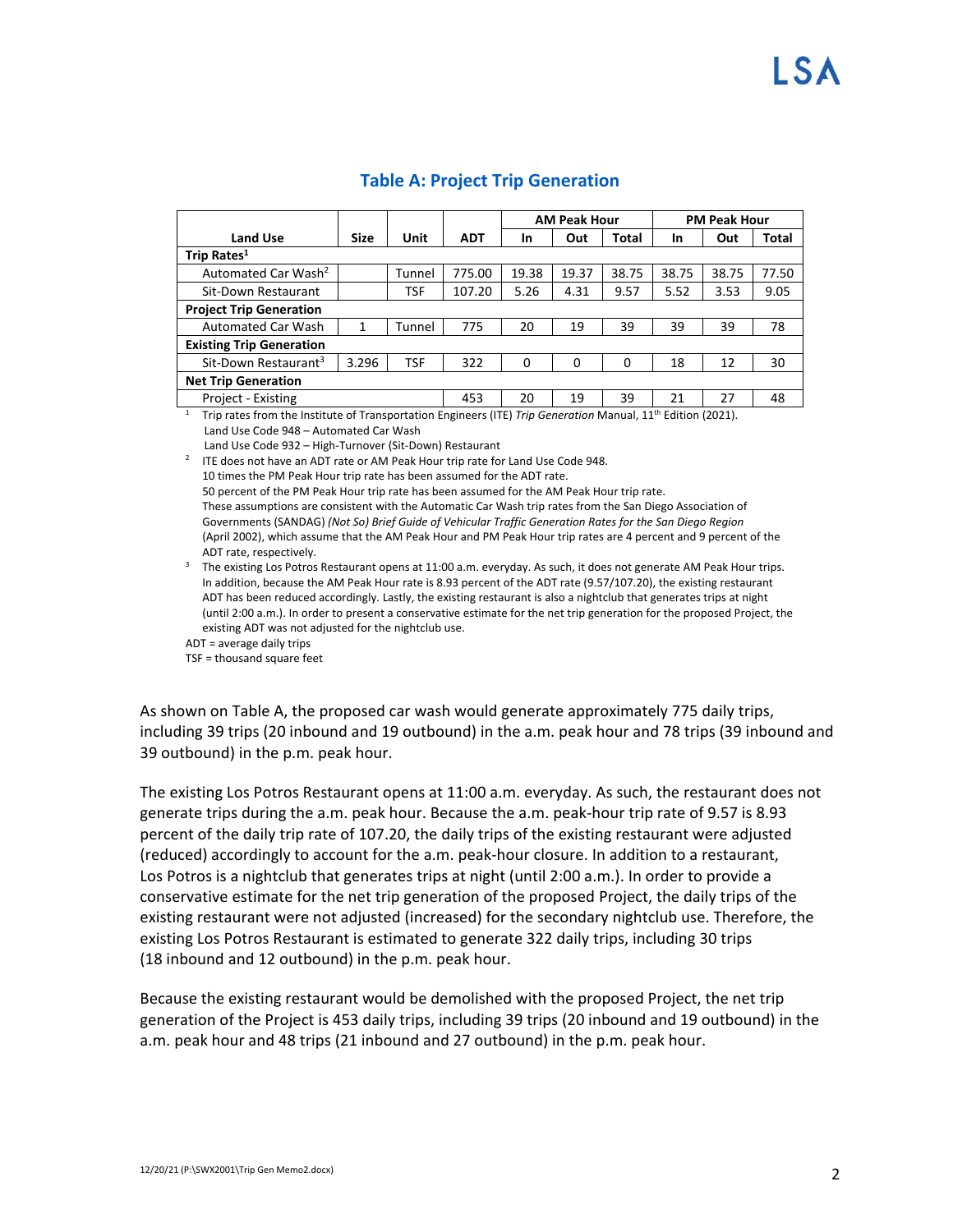#### **Traffic Impact Analysis and Vehicle Miles Traveled Analysis Requirements**

The City's *Traffic Impact Analysis Guidelines* state that a TIA and VMT analysis should be prepared for every project that would generate 500 or more net new daily trips. In addition, the City's *Traffic Impact Analysis Guidelines* state that, at a minimum, the area to be studied in the TIA shall generally include streets on which the project would add 50 or more peak‐hour trips. Small land development projects that generate fewer than 500 net new daily trips and fewer than 50 net new peak‐hour trips are presumed to result in a less‐than‐significant transportation impact.

The proposed Project would generate 453 net new daily trips, including 39 net new trips in the a.m. peak hour and 48 net new trips in the p.m. peak hour. Because the trip generation of the proposed Project is less than the daily and peak‐hour trip thresholds of the City's *Traffic Impact Analysis Guidelines*, the proposed Project is screened out from a TIA and a VMT analysis. As such, the proposed Project is presumed to have a less‐than‐significant transportation impact.

#### **Other California Environmental Quality Act (CEQA) Significance Criteria**

Section 2.4 of the City's *Traffic Impact Analysis Guidelines* includes other CEQA significance criteria for the determination of a project's impacts to the transportation system. This section evaluates the proposed Project's transportation impacts based on these three criteria and provides a justification for the conclusions provided herein.

- Would the proposed Project conflict with a plan, ordinance, or policy addressing the circulation system, including transit, roadways, and bicycle and pedestrian facilities?
	- $\circ$  In October 2013, the City adopted a new Mobility Element for the City of Long Beach General Plan to plan for improving the way people, goods, and resources move from place to place. The Mobility Element addresses all modes of travel, including walking, bicycling, transit, and driving; and includes considerations for land use, parking, and environmental impacts. The Mobility Element serves as a 20‐year guide for future decision‐making by establishing a vision with goals, strategies, and policies to outline the structure of the City's existing and future multimodal transportation means.

The proposed Project would result in 39 net new a.m. peak-hour trips and 48 net new p.m. peak‐hour trips. According to the City's *Traffic Impact Analysis Guidelines*, preparation of a TIA is not required because the proposed Project would generate fewer than 50 peak‐hour trips. As such, the proposed Project is not anticipated to result in any level of service or operational deficiencies to the surrounding circulation system based on its anticipated number of trips.

The proposed Project would not make any changes to the public right-of way or generate a substantial number of daily or peak‐hour vehicle trips to warrant modifications to any transportation facilities (e.g., transit, vehicular, bicycle, or pedestrian) in the Project vicinity. The proposed Project would not preclude alternative modes of transportation or facilities (e.g., transit, bicycle, or pedestrian). Therefore, the proposed Project would not conflict with the Mobility Element. No mitigation is required.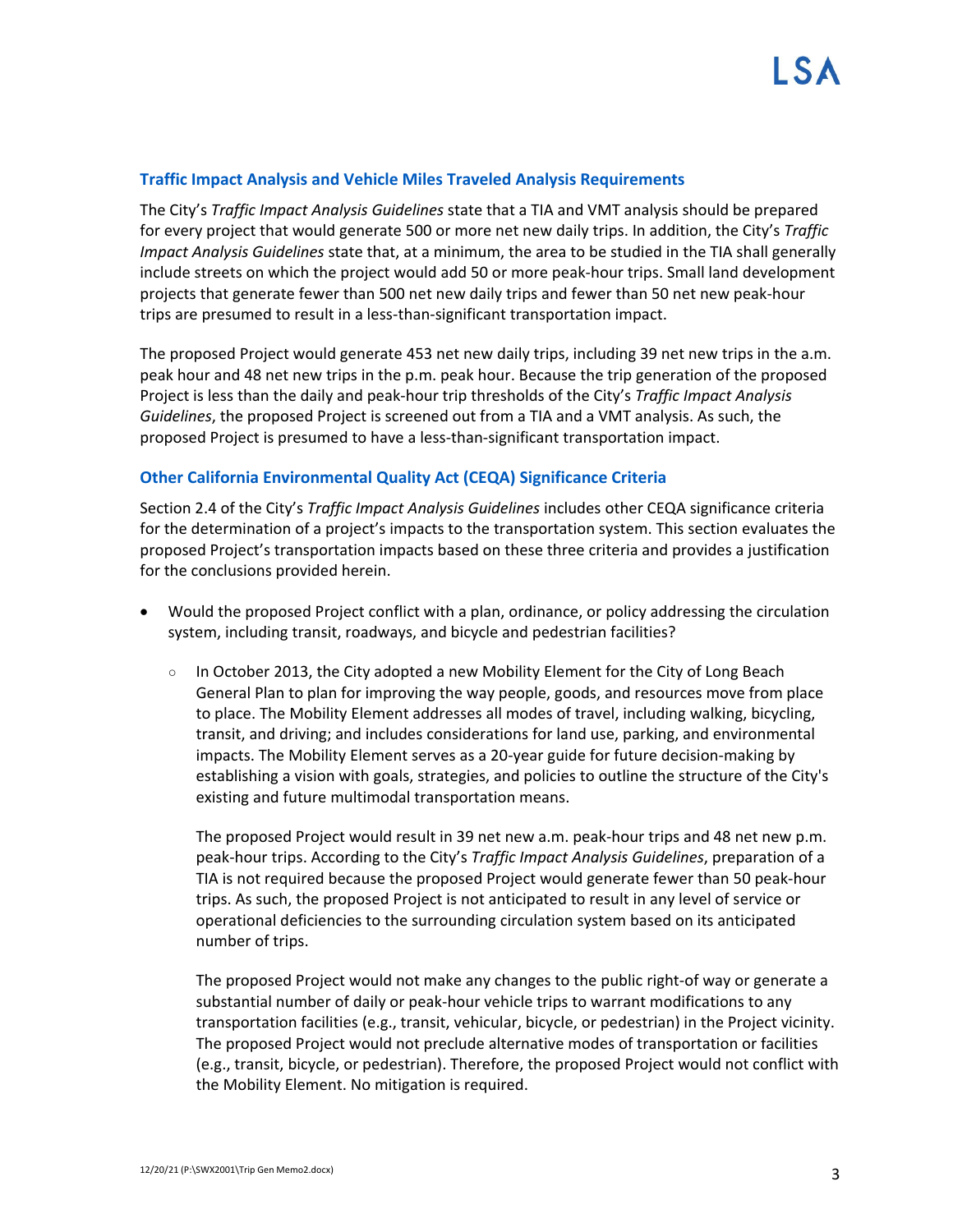- Would the proposed Project substantially increase hazards due to a geometric design (e.g., sharp curves or dangerous intersections) or incompatible uses (e.g., farm equipment)?
	- Site access is provided via an existing full‐access driveway on Pacific Coast Highway that will be converted to exit-only, an existing full-access driveway on E. 19th Street that will be converted to exit‐only, and a new entry‐only driveway on Gardenia Avenue. Regional access via Pacific Coast Highway would not change as part of the proposed Project, but the converted (exit-only) driveways on Pacific Coast Highway and E. 19th Street and the inbound‐only driveway on Gardenia Avenue would serve to minimize potential conflicts between inbound Project vehicles and westbound through vehicles on Pacific Coast Highway. As such, the proposed Project would not substantially increase hazards for vehicles due to a geometric design feature or incompatible uses, and impacts would be less than significant. No mitigation is required.
- Would the proposed Project result in inadequate emergency access?
	- $\circ$  As previously described, site access would continue to be provided from Pacific Coast Highway and E. 19th Street (with conversion from full-access to exit-only) with a new entryonly access on Gardenia Avenue. Since the proposed Project would provide improved and additional access to the site, emergency access would not be affected. Therefore, impacts associated with emergency access would be less than significant. No mitigation is required.

#### **Queueing Assessment**

Based on information from the applicant, an individual car wash typically takes approximately 2 minutes per vehicle, which would suggest that 30 vehicles could be washed in one hour. However, the proposed design of the car wash tunnel, which is 100 feet long, could accommodate four to five vehicles in the tunnel at the same time. As such, based on typical operations, the proposed Project has a maximum throughput capacity of 120 vehicles per hour.

In addition, the on‐site queue distance of 208 feet (measured from the Gardenia Avenue sidewalk to the entrance of the car wash tunnel) could accommodate up to eight vehicles. As noted previously, vehicles would enter the Project site from Gardenia Avenue and exit to Pacific Coast Highway or the adjacent alley. Given this proposed circulation plan, there would be no queuing issues for Pacific Coast Highway or the adjacent alley.

Regarding potential queuing onto Gardenia Avenue, as shown in Table A, the proposed Project would have a peak‐hour inbound volume of 21 vehicles. With a proposed on‐site queue distance of 208 feet prior to the car wash tunnel, 100 feet of storage length within the car wash tunnel, and a maximum throughput capacity of 120 washed vehicles per hour, the proposed Project is not anticipated to result in car wash queues extending onto any public street (Pacific Coast Highway, Gardenia Avenue, or E. 19th Street). Therefore, the proposed Project would not negatively affect transit, motor vehicle, bicycle, or pedestrian circulation.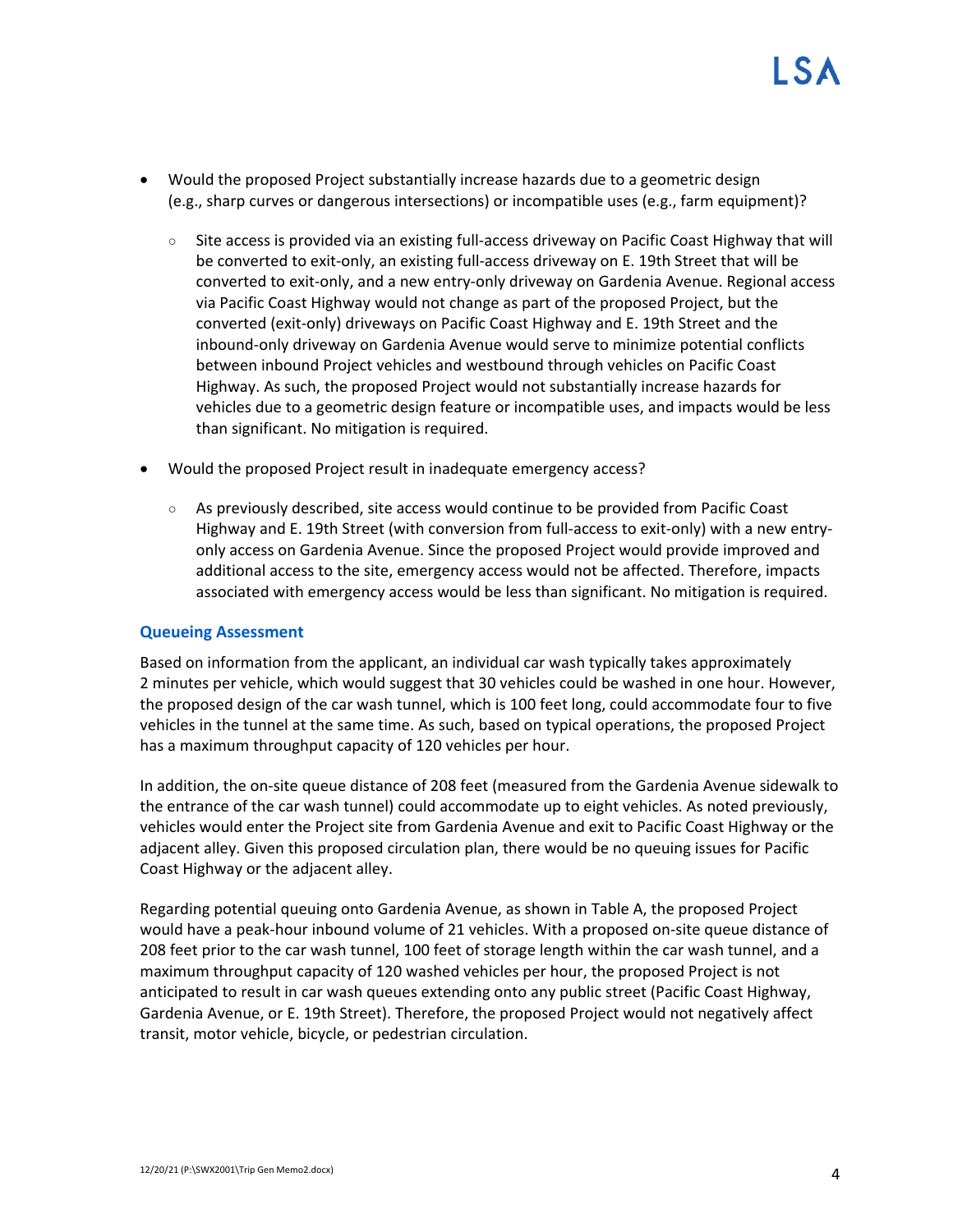### **Conclusions**

LSA analyzed the trip generation of the proposed Project to determine whether it would require a TIA and/or a VMT analysis according to the City's *Traffic Impact Analysis Guidelines*. The proposed Project is anticipated to generate 453 net new ADT, including 39 net new a.m. peak‐hour trips and 48 net new p.m. peak-hour trips. Because the proposed Project would not generate 500 or more daily trips or 50 or more peak‐hour trips, the proposed Project is screened out from a TIA and VMT analysis. In addition, based on the proposed Project design and queueing assessment, the proposed Project would not negatively affect transit, motor vehicles, pedestrians, or bicyclists. Therefore, the proposed Project is expected to have a less‐than‐significant transportation impact and no mitigation is required.

If you have any questions, please contact me at (949) 553‐0666.

Attachment: Conceptual Site Plan